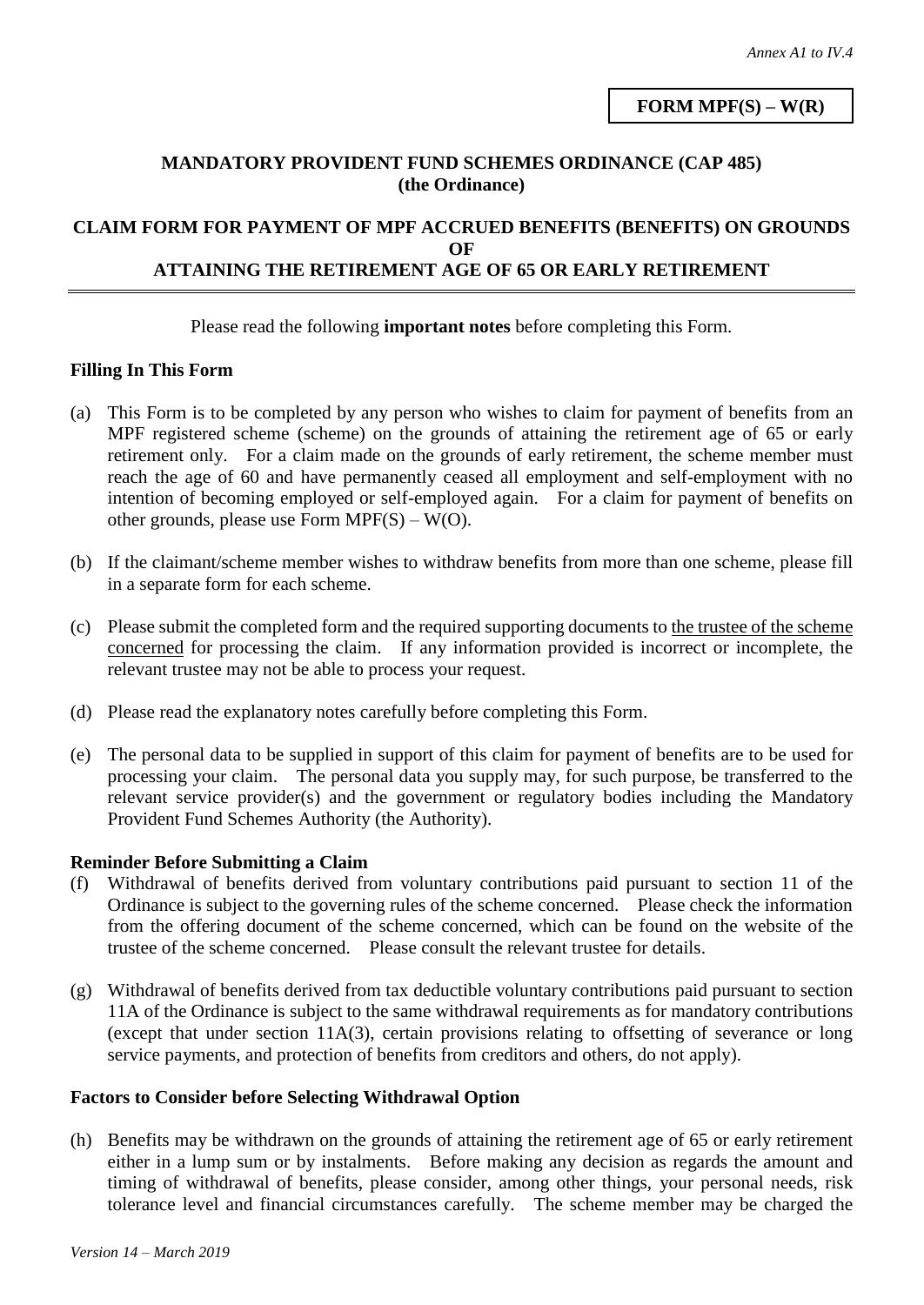necessary transaction costs for each withdrawal, and additional fees or financial penalties may be charged to or imposed on the scheme member if more than four withdrawals by instalments (or the number of free withdrawals by instalments offered by the scheme) from the same MPF account are made in a calendar year. Please consult the relevant trustee for details.

#### **Reminder**

- Withdrawal of benefits out of a guaranteed fund may result in some or all of the guarantee conditions not being satisfied; thus affecting your entitlement to the guarantee. Please check the offering document of the scheme or consult the relevant trustee for details.
- The price of fund units may change due to market fluctuations and may go down as well as up. The price of fund units on the date when you submit a claim form to the trustee may be different from that on the date when the fund units are redeemed.
- If your benefits are currently invested according to the default investment strategy (DIS) of the scheme, you should be aware that the de-risking mechanism of the DIS starts at the age of 50. If the annual de-risking of your investments in the DIS and your claim for payment of benefits take place at around the same time, the trustee of the scheme shall sequence the de-risking and the claim in accordance with its procedures and in compliance with the Ordinance. Please consult the trustee of the scheme if you wish to know the details of how it will handle these transactions.
- If benefits are not withdrawn in full, the remaining benefits will continue to be invested. Investment involves risk and the price of fund units may go down as well as up. Past performance does not indicate future performance. In addition, where any benefits continue to be invested in a guaranteed fund, the guarantee may cease to apply to any such benefits. Please consult the relevant trustee for details. You should carefully consider factors such as your investment objectives, financial situation, risk tolerance level and key features (e.g. types and levels of risks, types and levels of fees and charges) of the scheme(s) and the constituent fund(s) concerned. Please refer to the Authority's publications available on the Authority's website (www.mpfa.org.hk).

### **Enquiries**

- (i) Please contact the relevant trustee for enquiries about account details and information on specific schemes or funds.
- (j) For general enquiries regarding a claim for payment of benefits, please contact the relevant trustee or the Authority (email: **[mpfa@mpfa.org.hk](mailto:mpfa@mpfa.org.hk)** or hotline: **2918 0102**).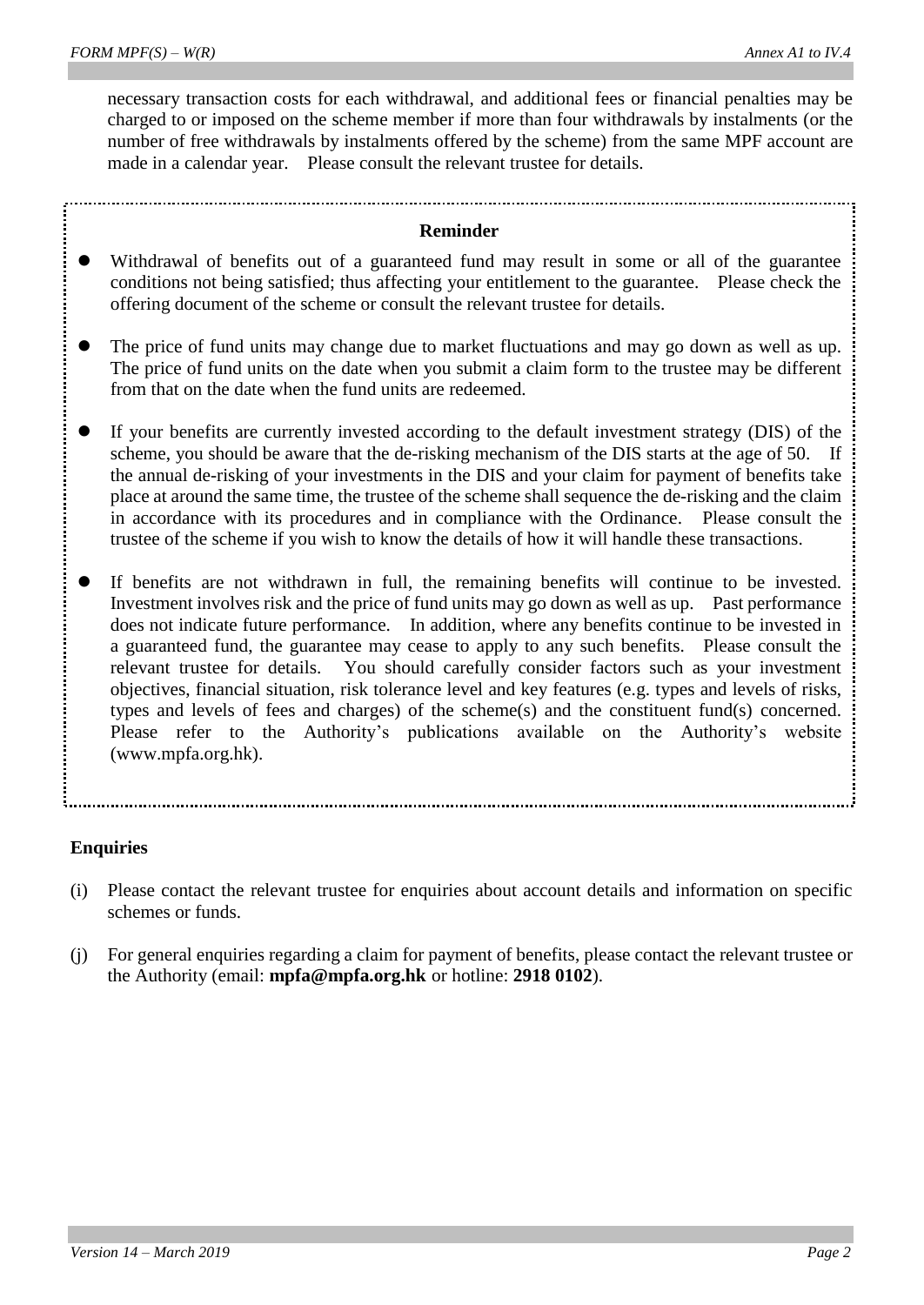# Please use BLOCK LETTERS to complete this Form **FORM MPF(S)** -  $W(R)$

# **CLAIM FORM FOR PAYMENT OF MPF ACCRUED BENEFITS (BENEFITS) ON GROUNDS OF ATTAINING THE RETIREMENT AGE OF 65 OR EARLY RETIREMENT**

# **SECTION I – DETAILS OF THE CLAIMANT** Note 1**/ SCHEME MEMBER**

| (1) CLAIMANT DETAILS               |                                                      |       |                                       |               |                                                                               |  |
|------------------------------------|------------------------------------------------------|-------|---------------------------------------|---------------|-------------------------------------------------------------------------------|--|
| Name Note 2<br>(as shown on your   | Surname:                                             |       |                                       |               |                                                                               |  |
| Hong Kong Identity<br>(HKID) Card) | Other Name:                                          |       |                                       |               |                                                                               |  |
| Identification                     | <b>HKID Card No.:</b>                                |       |                                       |               |                                                                               |  |
|                                    | Passport No.:<br>(ONLY for person without HKID Card) |       |                                       |               |                                                                               |  |
| <b>Contact Details</b>             | Daytime Phone No.:                                   |       | Mobile Phone No.:                     |               |                                                                               |  |
|                                    | <b>Email Address:</b>                                |       |                                       |               |                                                                               |  |
| Correspondence<br><b>Address</b>   | Flat/Room                                            | Floor | <b>Block</b>                          |               | <b>Building</b>                                                               |  |
|                                    |                                                      |       |                                       |               |                                                                               |  |
|                                    | Estate                                               |       | Street No.                            | <b>Street</b> |                                                                               |  |
|                                    |                                                      |       | District / Country (if not Hong Kong) |               | Hong Kong / Kowloon / New Territories<br>(delete whichever is not applicable) |  |

| <b>SCHEME MEMBER DETAILS (IF DIFFERENT FROM THE CLAIMANT)</b><br>(2) |                                                             |  |  |  |
|----------------------------------------------------------------------|-------------------------------------------------------------|--|--|--|
| Name Note 2<br>(as shown on your                                     | Surname:                                                    |  |  |  |
| Hong Kong Identity<br>$(HKID)$ Card)                                 | <b>Other Name:</b>                                          |  |  |  |
| Identification                                                       | <b>HKID Card No.:</b>                                       |  |  |  |
|                                                                      | Passport No.:<br>(ONLY for scheme member without HKID Card) |  |  |  |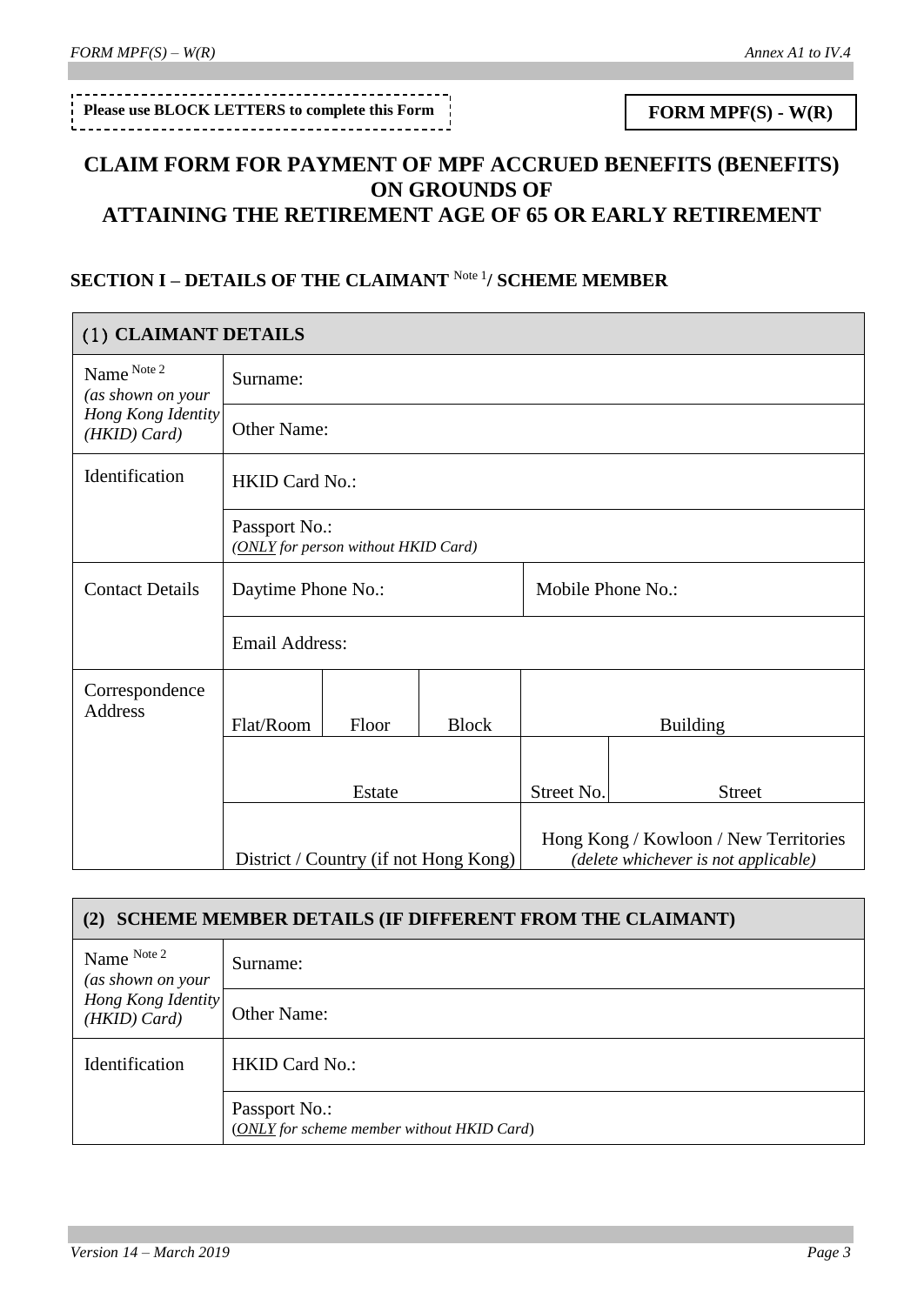# **SECTION II – DETAILS OF THE CLAIM**

| (1) ACCOUNT INFORMATION (please $\checkmark$ the appropriate box)                                       |                                                                                                                                                                                                                                                                                                                       |  |  |  |
|---------------------------------------------------------------------------------------------------------|-----------------------------------------------------------------------------------------------------------------------------------------------------------------------------------------------------------------------------------------------------------------------------------------------------------------------|--|--|--|
| Name of Scheme                                                                                          |                                                                                                                                                                                                                                                                                                                       |  |  |  |
| All accounts under the Scheme                                                                           |                                                                                                                                                                                                                                                                                                                       |  |  |  |
|                                                                                                         | (1)                                                                                                                                                                                                                                                                                                                   |  |  |  |
| Selected account(s) under the<br>Scheme (please specify the scheme<br>member account no. $^{Note 3}$ )  | (2)                                                                                                                                                                                                                                                                                                                   |  |  |  |
|                                                                                                         | (3)                                                                                                                                                                                                                                                                                                                   |  |  |  |
| (2)<br><sup>5</sup> (please $\checkmark$ the appropriate box)<br>$\mathbf{1}$ $\mathbf{1}$ $\mathbf{x}$ | <b>GROUNDS FOR CLAIMING BENEFITS AND THE REQUIRED DOCUMENTS Notes 4 &amp;</b><br><u>in the state of a contract of the state of the state of the state of the state of the state of the state of the state of the state of the state of the state of the state of the state of the state of the state of the state</u> |  |  |  |

□ I have previously withdrawn the benefits by instalments on the below grounds from all the accounts specified in Section II(1), therefore, I DO NOT provide the required documents for this claim again.

| <b>Grounds</b>                                                                                                                                                                                                                                                            | <b>Required documents</b>                                                                                                                                                                                                                                                                                                           |  |  |
|---------------------------------------------------------------------------------------------------------------------------------------------------------------------------------------------------------------------------------------------------------------------------|-------------------------------------------------------------------------------------------------------------------------------------------------------------------------------------------------------------------------------------------------------------------------------------------------------------------------------------|--|--|
| Attaining the<br>retirement age<br>of 65                                                                                                                                                                                                                                  | a copy of the scheme member's HKID card for verification of the name,<br>date of birth and identity card number of the scheme member if the claimant<br>does not wish to present the card in person for verification Note 6                                                                                                         |  |  |
| Early<br>retirement                                                                                                                                                                                                                                                       | a copy of the scheme member's HKID card for verification of the name,<br>date of birth and identity card number of the scheme member if the claimant<br>does not wish to present the card in person for verification Note 6; and<br>the original statutory declaration form on early retirement<br>(Form MPF(S) - $W(SD1)$ ) Note 7 |  |  |
| For a scheme member whose HKID card does not contain the month and/or day of birth,<br>evidence showing the scheme member's date of birth Note 8:                                                                                                                         |                                                                                                                                                                                                                                                                                                                                     |  |  |
| of birth; or                                                                                                                                                                                                                                                              | a copy of the scheme member's passport or other travel document showing the month and/or day                                                                                                                                                                                                                                        |  |  |
| a copy of the scheme member's HKID card with the day and month of the issue date of the HKID<br>card circled or by other means to indicate that the scheme member wishes to use the day and<br>month of the issue date of the HKID card as the day and month of birth; or |                                                                                                                                                                                                                                                                                                                                     |  |  |
| the original statutory declaration of the scheme member's date of birth Note 7                                                                                                                                                                                            |                                                                                                                                                                                                                                                                                                                                     |  |  |
|                                                                                                                                                                                                                                                                           |                                                                                                                                                                                                                                                                                                                                     |  |  |
| AMOUNT OF BENEFITS TO BE WITHDRAWN FROM EACH ACCOUNT SPECIFIED<br>(3)<br>IN SECTION II(1) Notes 9 & 10 (please $\checkmark$ the appropriate box)                                                                                                                          |                                                                                                                                                                                                                                                                                                                                     |  |  |
| A lump sum Note 11                                                                                                                                                                                                                                                        | Specify withdrawal amount $^{Note 12}$ HK\$<br><b>OR</b><br>(please check with the relevant trustee for the requirements on minimum                                                                                                                                                                                                 |  |  |

*withdrawal amount)*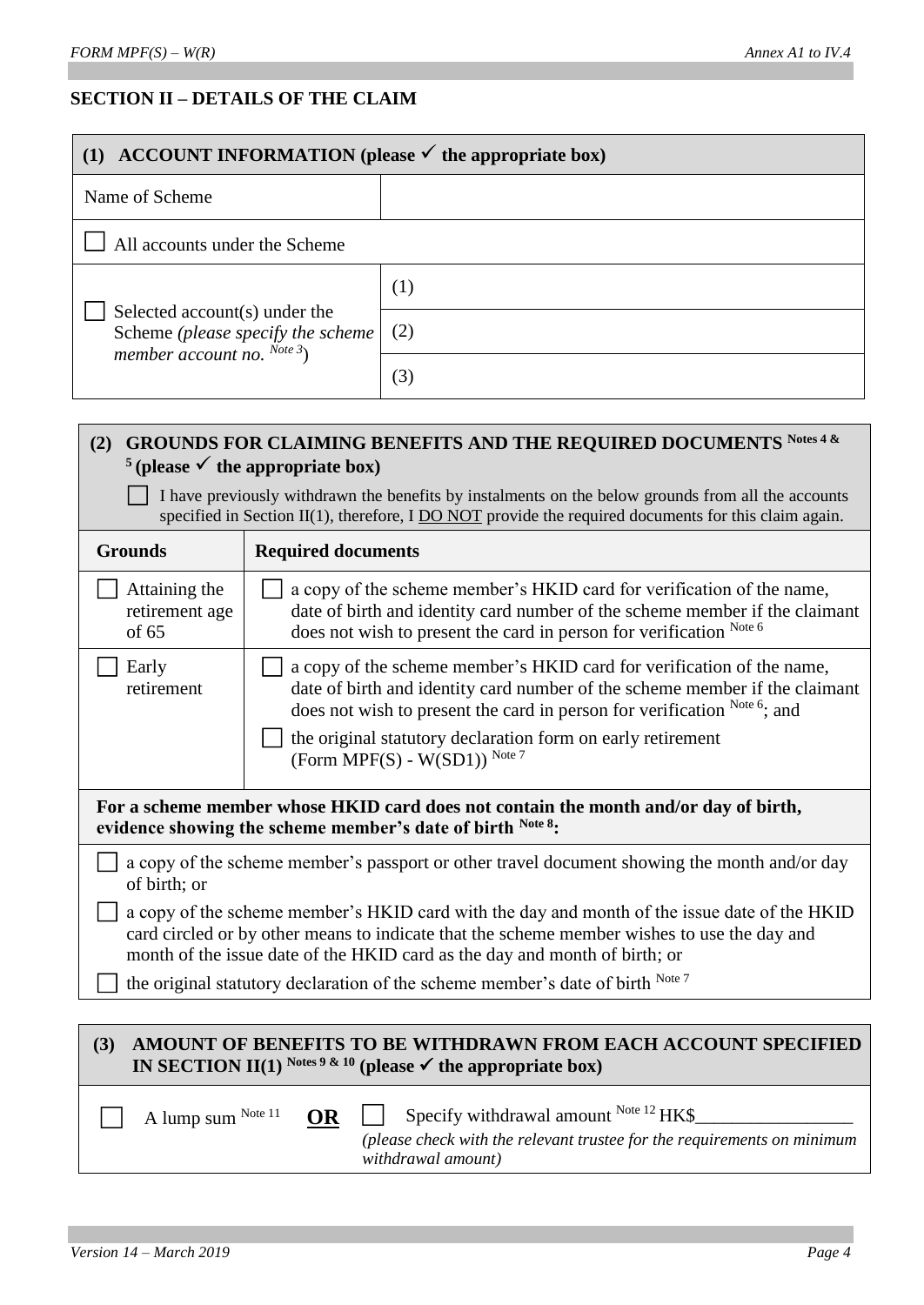| <b>METHOD OF PAYMENT</b> (please $\checkmark$ the appropriate box)<br>(4) |                                                                                                                                                                        |                                                            |  |  |  |
|---------------------------------------------------------------------------|------------------------------------------------------------------------------------------------------------------------------------------------------------------------|------------------------------------------------------------|--|--|--|
|                                                                           | by cheque                                                                                                                                                              |                                                            |  |  |  |
|                                                                           | by depositing directly into a bank account<br>(This option is applicable only to trustees who provide such services and there may be bank charges<br><i>involved</i> ) |                                                            |  |  |  |
|                                                                           | Name of bank account holder:                                                                                                                                           |                                                            |  |  |  |
|                                                                           | Name of bank:                                                                                                                                                          |                                                            |  |  |  |
|                                                                           | Bank account number:                                                                                                                                                   |                                                            |  |  |  |
|                                                                           | For                                                                                                                                                                    | Address of bank:                                           |  |  |  |
|                                                                           | overseas<br>bank<br><i>only:</i>                                                                                                                                       | Swift code:                                                |  |  |  |
|                                                                           |                                                                                                                                                                        | Other settlement information (if any):<br>$(e.g.$ IBAN $)$ |  |  |  |
|                                                                           |                                                                                                                                                                        | Currency:                                                  |  |  |  |

## **SECTION III – AUTHORIZATION & DECLARATION**

### **(1) TERMINATION OF MPF ACCOUNT WITH NO RESIDUAL BALANCE (IF APPLICABLE)**

I/We\* Note 1 hereby authorize the trustee to terminate the relevant scheme member account(s) as referred to in Section II(1) upon

- (i) withdrawal of the full amount of benefits with no residual balance in the said account(s);
- (ii) (for employee contribution account only) termination of the employment in relation to the contribution account; and
- (iii) (for self-employed person contribution account only) cessation of the self-employment, with effect from  $\left(DD/MM/YYYY\right)$ .

### (2) **DECLARATION**

 $I/We^*$ <sup>Note 1</sup> declare that to the best of my/our<sup>\*</sup> knowledge and belief, the information given in this Form and its attachments is correct and complete.<sup>+</sup>

| Signature of the claimant(s) | Date <i>(DD/MM/YYYY)</i> |
|------------------------------|--------------------------|

\* *delete whichever is not applicable*

**Warning**: Under section 43E of the Ordinance, a person who, in any document given to the Authority or an approved trustee, knowingly or recklessly makes a statement which is false or misleading in a material respect commits an offence and is liable to a maximum penalty of a \$100,000 fine and one year's imprisonment on the first conviction and a \$200,000 fine and two years' imprisonment on each subsequent conviction. A person who knowingly and wilfully makes a statutory declaration false in a material particular also commits an offence under section 36 of the Crimes Ordinance (Cap 200) and is liable on conviction to imprisonment for two years and to a fine.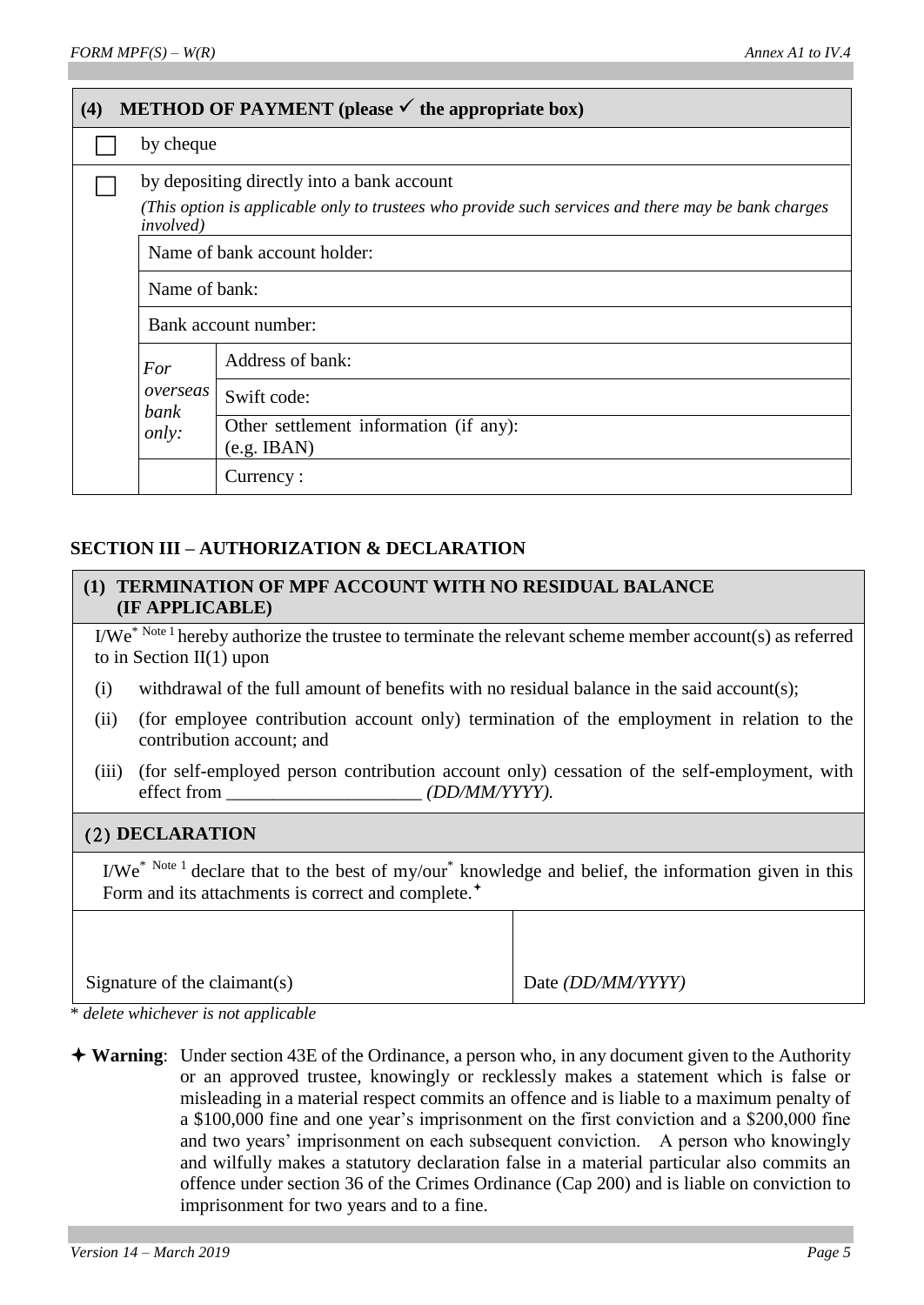### *Explanatory Notes on Claim Form for Payment of MPF Accrued Benefits (Benefits) on Grounds of Attaining the Retirement Age of 65 or Early Retirement (Form MPF(S) – W(R))*

- (1) Either the scheme member or person(s) appointed as a committee of the estate of a mentally incapacitated person under the Mental Health Ordinance (Cap 136) (the committee of the estate) to act on behalf of the scheme member can be the claimant to lodge the claim for payment of benefits. If there is more than one person appointed by the court as the committee of the estate, those persons should apply and sign in the capacity as the committee of the estate in accordance with those terms of appointment and any other requirements contained in the relevant court order. Please use an additional blank sheet to provide details of the claimants under Section I. Under such circumstances, this Form needs to be signed by all of the persons appointed by the court as the committee of the estate, unless the Court authorizes otherwise.
- (2) If a claimant/scheme member does NOT possess a HKID Card, please fill in the name as shown on the passport.
- (3) Scheme member account number can be found:
	- (i) in the membership certificate, notice of acceptance, or notice of participation; or
	- (ii) in the annual benefit statement, or other statements provided by the trustee; or
	- (iii) through the member enquiry facilities available from the trustee.

If you are in doubt, please contact the trustee of the MPF registered scheme (scheme) concerned.

- (4) In processing a claim for payment, the trustee of the scheme concerned may request the claimant to produce the original documents for checking purpose, if necessary.
- (5) For a claim made by the committee of the estate on behalf of the scheme member, in addition to the required documents in respect of the scheme member, the following documents should be enclosed:
	- (i) a copy of the evidence of the status of the committee of the estate, i.e. the court order;
	- (ii) a copy of each claimant's HKID card for verification of the name and identity card number of the claimant if the claimant does not wish to present the card in person for verification Note 6; and
	- (iii) the original statutory declaration form made by the committee of the estate for a claim for payment of benefits (Form MPF(S) - W(SD4))<sup>Note 7</sup> (if applicable). Where such a statutory declaration has been made and enclosed with the claim, the statutory declaration form (MPF(S)-W(SD1)) for a claim made on the grounds of early retirement shall not be required.
- (6) For a claimant/scheme member who does NOT possess a HKID card, a copy of the passport (only pages with personal particulars and passport number) should be provided to the trustee concerned for verification of the name and passport number of the claimant/scheme member if the claimant/scheme member does not wish to present the passport in person for verification.
- (7) The statutory declaration must be a valid statutory declaration in the place where the declaration is made (e.g. in Hong Kong, the statutory declaration should be made before and signed by a Commissioner for Oaths (e.g. at a Public Enquiry Service Centre of the Home Affairs Department) or a Notary Public or a Justice of the Peace). A statutory declaration made in a place other than Hong Kong is also acceptable provided that it is made before and signed by a Notary Public or a person authorized under the law of that place to administer an oath or take a statutory declaration.